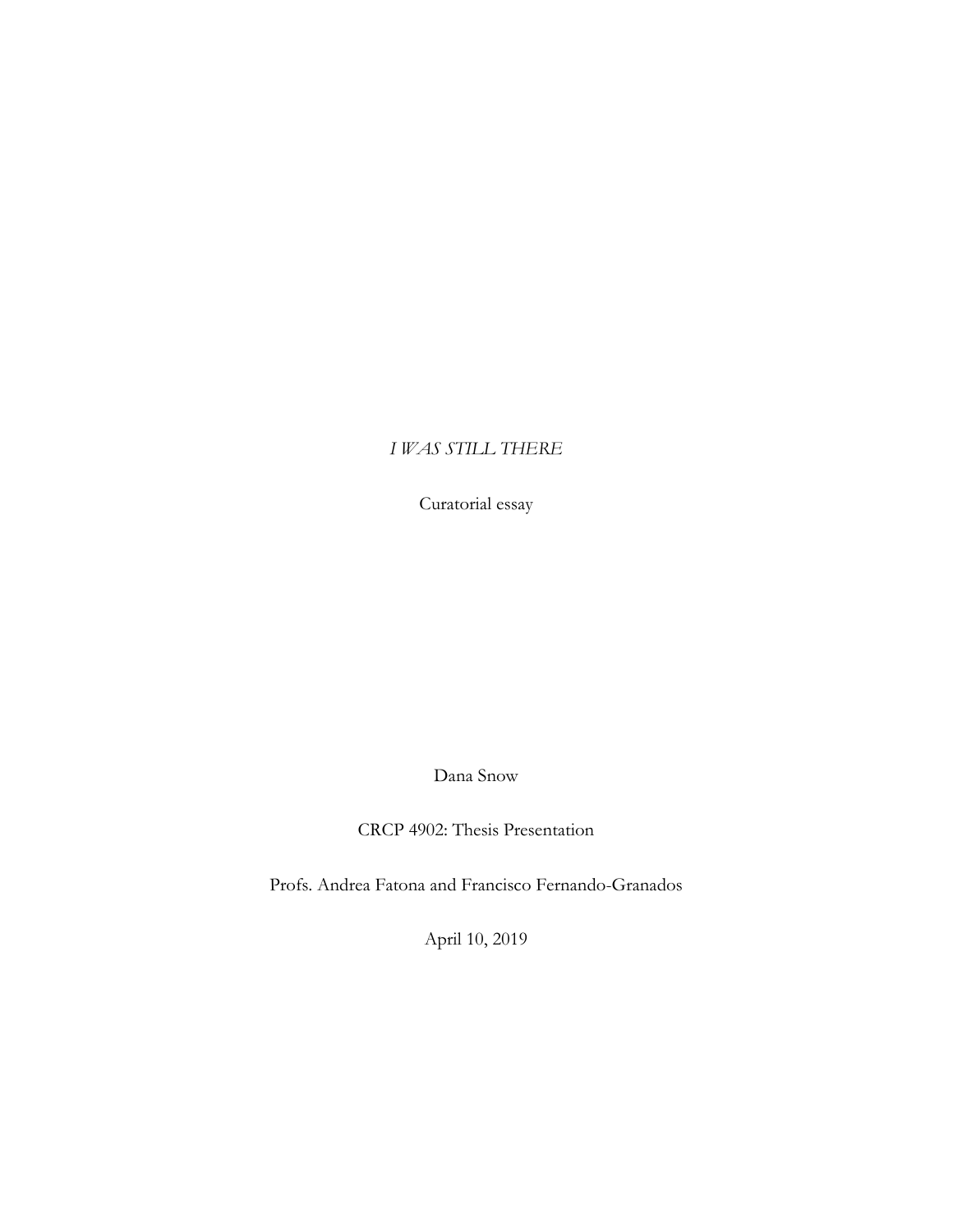Grief is a complicated subject. I state this not as an empty opening to the following text, but as a framework from which we as viewers and participants can approach the artworks shown tonight.

When I was 18 years old, my father died. It was a complicated death; he had been terminally ill for more than half my life. I had begun grieving little parts of our shared lives together for more than 8 years. When I was putting this project together, my advisor Andrea Fatona was kind enough to show me what a graph of healing looks like to a medical professional:



In my own experience, this is less a linear function than a cyclical undergoing.

I should start at what this screening is missing. There are parts of grief that are inaccessible to my own timelines and scope of research. Undoubtedly, there are areas of historical and political grief that this screening will not touch upon. I bring this up to acknowledge my own limitations, and in the hopes that this short-coming will inspire future exhibitions that are more equipped to delve into the areas that I have not addressed. There is however, a method of complicated subjectivity in grief that the medium of video allows for, and I hope this approach can inform further research.

When I was 18 years old, my father died. I am telling you this because I would like to be as generous with my experience as the artists included in this screening have been with their own. Approaching grief is a daunting task, especially for those of us entrenched within it. What I am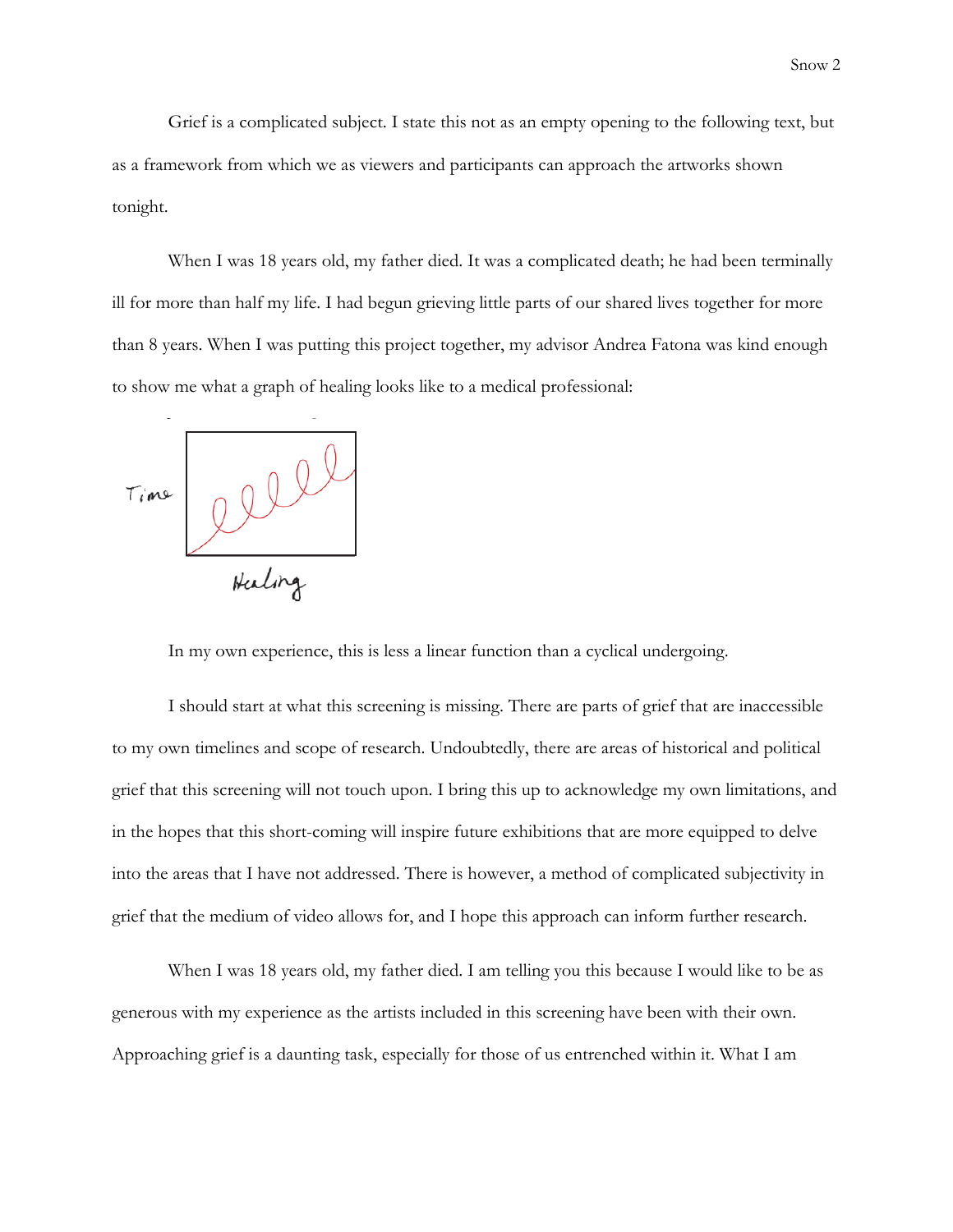presenting in this curated selection of video works are methods of framing grief in order to see ourselves as agents in our own healing– my own messy understandings included.

The medium of video brings about two formal properties that inform the process of reasserting agency after a destabilizing traumatic event: the power to frame and the possibility of healing within the extended present. The frame -- theorized as a method of recognition by Queer scholar Judith Butler -- is responsible for our apprehension of the of the subject within a set of norms that qualify it as a part of a larger societal mattering<sup>[1](#page-2-0)</sup>. The importance of the frame is not only what it contains but the self-breakage and subversion of apprehension that becomes available to the medium in its consistent breaking-from-context. The video-works included in this show deliberately frame the precarious subject (a subject that has become unbound through trauma) as one that has agency in their own framing and apprehension.<sup>[2](#page-2-1)</sup> The extended present can be understood as the ability to subvert the frame's breakage through time for the sake of agency. Because the "now" of a video work will always coexist with the viewer's experience of their own temporality<sup>[3](#page-2-2)</sup>, the medium intrinsically links itself with process. It is the process of healing and its agency prolonging itself to both the viewer and the maker of a video work. With its ability to frame one's grieving self as a subject that is apprehended, and the ability to re-inscribe a mending in the initial impact of loss, video begins to reanimate its commemorative impulse with the living component of healing.

Marjorie Beaucage's *Good Grief* (1993) is a documentary following the death of the artist's youngest brother, Danny. Set a year after his passing, the work engages with family dynamics and communal healing following agonizing loss; it follows the ripples left after the absence of a loved one until they become the roar of confusion, ache and remembrance. We hear this in the many

l

<span id="page-2-0"></span><sup>1</sup> Judith Butler "Introduction" *Frames of War* (London: Verso 2009) 3.

<span id="page-2-1"></span><sup>2</sup> Judith Butler. "Violence, Mourning, Power" in *Precarious Life: The Powers of Mourning and Violence.* (London: Verso 2004) 21.

<span id="page-2-2"></span><sup>3</sup> Peggy Gale "Memory Work" in *Videotexts* (Toronto: Wilfred Laurier University Press 1995) 60.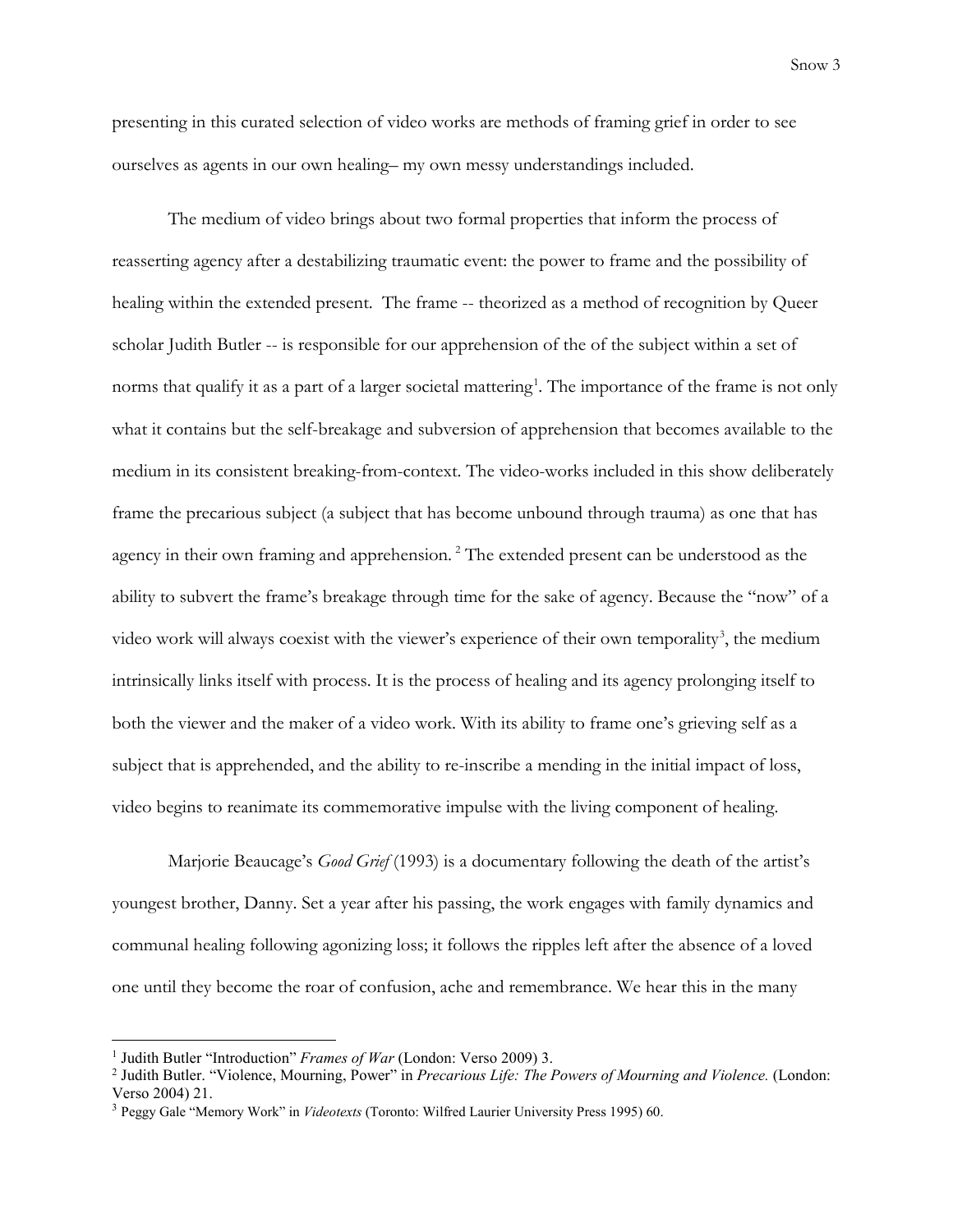overlapping voices of Beaucage's family speaking to the experience of their becoming unbound after the death of a community member. Judith Butler engages with this idea in *Precarious Life*, stating that community is one of the most central binds to our own recognition of the self; when we grieve a community member we are grieving a method of recognition. Because grief is communal in loss, "the pre-occupation of melancholia can be moved into a consideration for others". [4](#page-3-0) Beaucage uses this concern to reach out and care for her family. Her presence framing her siblings behind the camera speaks to her own recognition of being bound and reflected within their testimonies. The framing contains the impact of Danny's death on Beaucage's family, but the frame breaks to include her own implication in this grief. Unbearable pain is remedied by the use of the extended present in *Good Grief*. The work continuously cuts to the site of Danny's fatal accident between family member's thoughts around him, revisiting the site of trauma for the purposes of reinscribing it with a process of healing. The extended present of this point of impact allows for the space to be revisioned as a communal remembrance. What exists in *Good Grief* is not a capsule of "what is no longer" but rather, "what has been" and the potential for transformation of a mourning narrative.<sup>[5](#page-3-1)</sup>

Deanna Bowen's *sum of the parts: what can be named* (2010) retraces and reclaims a narrative of grief for the purpose of bearing witness. The work engages in what Bowen ascribes as "settling a debt" to her ancestors, making visible the incredible hardship faced in her own genealogy. <sup>[6](#page-3-2)</sup> The documentary follows Bowen's own oral account of her ancestry from its earliest documented history: 1815, Jones County, Georgia. Historical subject matter ties familial relations to a violent and oppressive history of slavery, diaspora, extreme racism. There are also examples of civil rights victories against these systems. An interjection that strikes me particularly is a reference to Vincent

 $\overline{\phantom{a}}$ 

<span id="page-3-0"></span><sup>4</sup> Judith Butler. "Violence, Mourning, Power" in *Precarious Life: The Powers of Mourning and Violence.* (London: Verso 2004) 30.

<span id="page-3-1"></span><sup>5</sup> Roland Barthes *Camera Lucida* (Editions de Seuil: Paris 1980) 85.

<span id="page-3-2"></span><sup>6</sup> Deanna Bowen interviewed by Merray Gerges. "In the Studio with Deanna Bowen" Canadian Art, 3:31. Posted August 10, 2017. *https://canadianart.ca/features/video-in-the-studio-with-deanna-bowen/*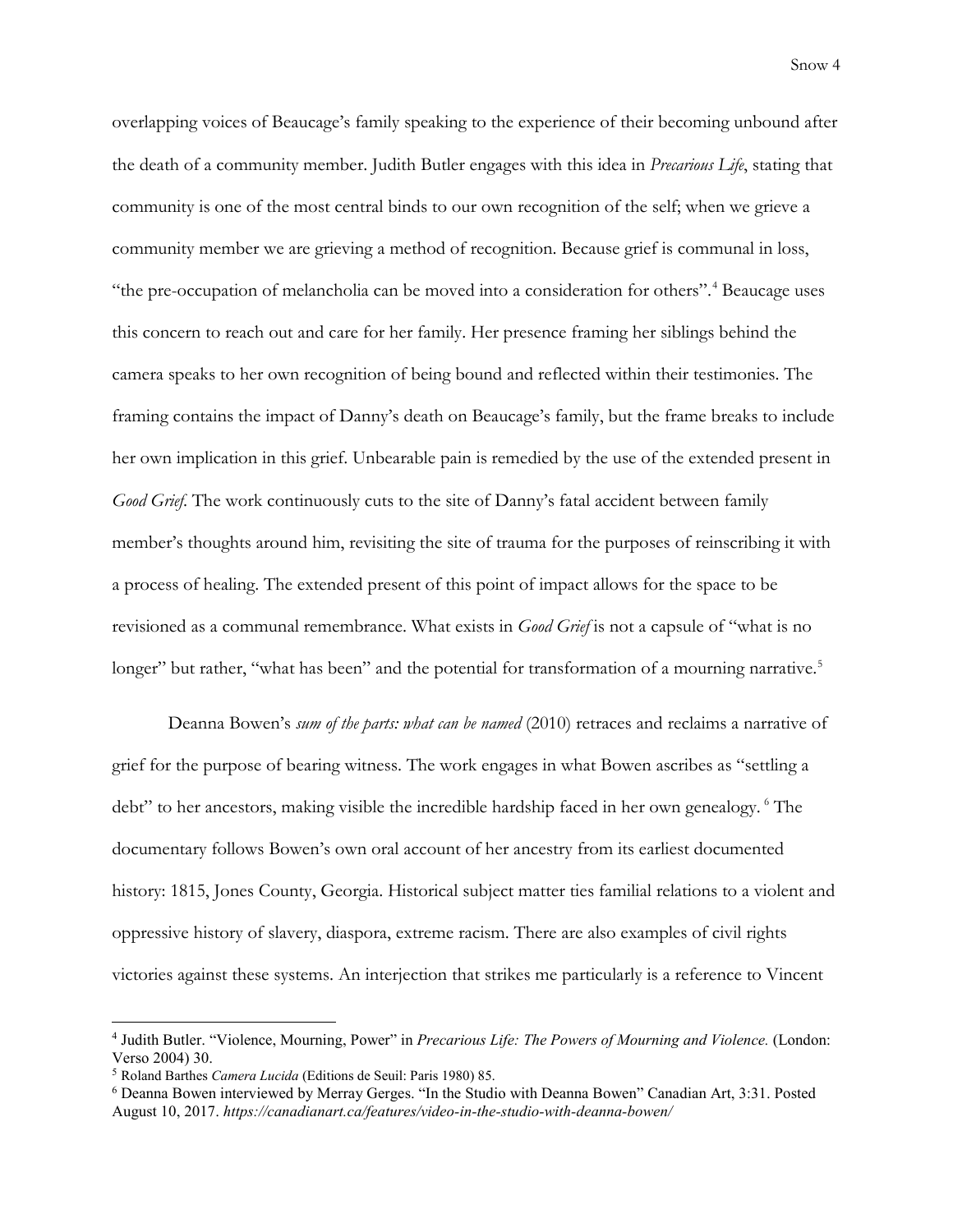Snow 5

Van Gogh's painting *Starry Night,* a coded reference to the epitome of genius in European art and a product of much historical writing. Bowen's own parsing out of the very limited recordings of the presence of her family's history juxtaposes these asides. What is present in this work is the shift of history to autobiography – a history converted into a horizontal experience: the experience of a collective self.[7](#page-4-0) There is a delicate part of this reclamation and governance of history that allows for the grief of previous generations to manifest in Bowen's recounting. Bearing witness exists as a form of validation, and in turn a beginning of reparation. Kelly Oliver defines bearing witness as a subject's "response-ability, or response to address" in *Witnessing Beyond Recognition.[8](#page-4-1) Sum of Parts* places Bowen as subject in her response to history, using close ups of her face as a conduit. The close-up is used in popular media to signify a responding character in dialogue, a formal choice Bowen utilizes for the sake of agency over her family's historical trauma. *sum of the parts* engages powerfully with a tracing of absence through the subversion of the frame in its use of transcribed names lifted from historical documents.<sup>[9](#page-4-2)</sup> Bowen's oral recounting of the presence of her ancestors juxtaposed with the lack of names from public record speaks to an unframable absence, one that allows Bowen to have agency over her ancestor's erasure.

*A Very Personal Story* (1974) frames vulnerability within the extended present to denote a shift from grief's unboundedness to agency and accountability as an individual. Lisa Steele uses the video camera as a public diary in this work, opening herself up to the very painful self exposure of a grief that had been unspoken for years. As Steele contemplates, "nobody wants to talk about it too much." The work exists in what Peggy Gale calls a method of "self exposure" rather than the

 $\overline{a}$ 

<span id="page-4-0"></span><sup>7</sup> Matthew Ryan Smith "Relational Maneuvers in Autobiographical Video Art" In *Biography* (Manoa: University of Hawai'i Press 2014) 954.

<span id="page-4-1"></span><sup>8</sup> Kelly Oliver "Introduction" *Witnessing, Beyond Recognition* (Minneapolis: University of Minnesota Press 2001) 16.

<span id="page-4-2"></span><sup>9</sup> Avery Gordon, "Her shape and his hand" *Ghostly Matters: Haunting and the Sociological Imagination* (Minneapolis: University of Minnesota Press 1997) 8.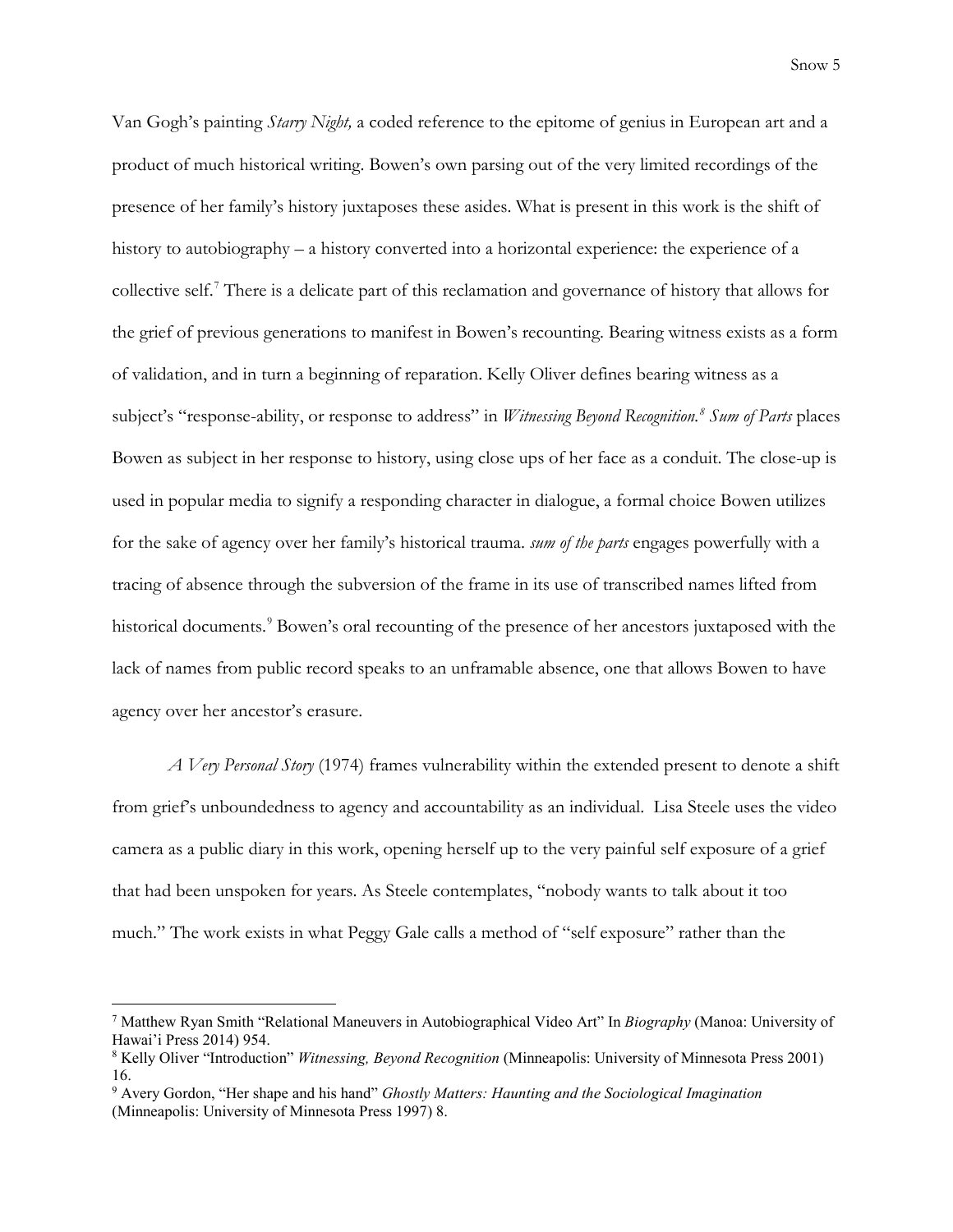Snow 6

"narcissism" that had been previously theorized to exist in pointing to oneself through a television monitor. [10](#page-5-0) Exposure exists in the raw vulnerability of *A Very Personal Story* through Steele's staging: the nakedness of her body, her hands in front of her face, revisiting a day where life was inalterably different. In grief, there exists a definite point of destabilization. After loss, one becomes painfully aware of the attachments to others that form a sense of personhood.<sup>[11](#page-5-1)</sup> Steele navigates this question by using the medium of film to not only expose her experience the day that she realized her autonomy was tied to her mother, but also to affirm her changed self after the day of the loss. "My mother was gone… and I was still there." Acknowledging a point in which identity starts to unravel becomes a point of Steele's new life as an accountable subject: she calls herself David Copperfield in her own story. *A Very Personal Story* is a retelling, and the self in Steele's work is affirmed, but affirmed as a product of its own loss. The work engages in the painful work of grief: to exist without the person who helped to form one's identity. It helps us reflect upon how our identity might change after that loss. *A Very Personal Story* exists as the re-tracing of a scar through the extended present, both affirming the first site of the wound and actualizing its healing.

My hope for this show lies in these works assisting their viewers to see grief as a process of self-becoming, self-complication and empathy. What lies after loss is learning to live again when we have been changed. These works commemorate the lives we mourn as a way to find life in ourselves, and to find ways to honour that self in its unravelling edges. My concern in these works are not for the dead, but for the living.

l

<span id="page-5-0"></span><sup>10</sup> Peggy Gale. "I am Here, This is Real" in *Autobiography: Film/Video/Photography* (Toronto: Art Gallery of Ontario 1978) 18

<span id="page-5-1"></span><sup>&</sup>lt;sup>11</sup> Judith Butler. "Violence, Mourning, Power" Ibid, 22.